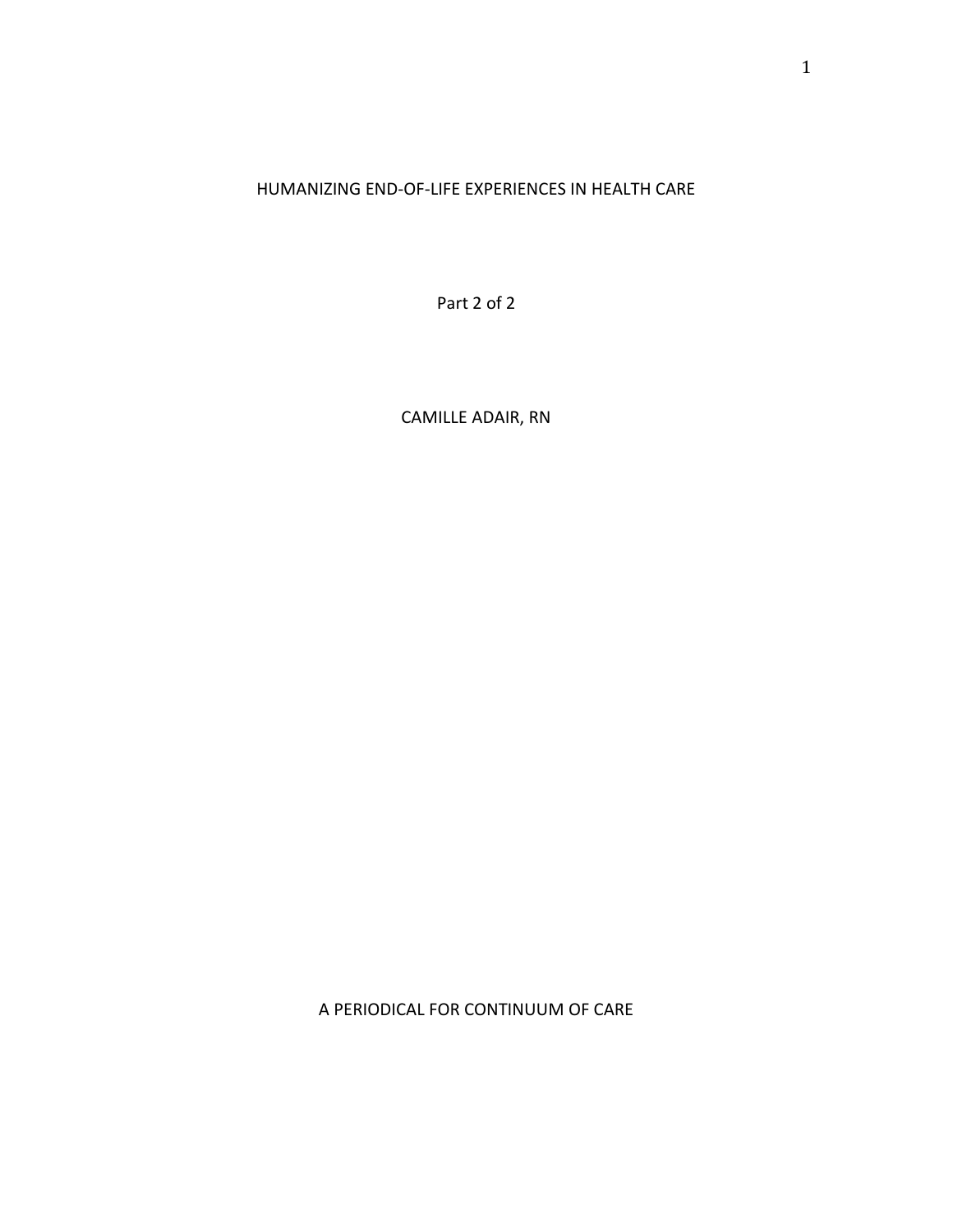#### PART 2

## **Reclaiming the Roots of Caring through Emotional Intelligence**

In 2014, the New Mexico Nurse published an article on the role of caring among nurses, authored by Camille Adair, RN and Amy McConnell Franklin, PhD. Caring comes from a human, relational capacity, which is lacking in nursing and medical education and health care practice. A growing number of health care professionals seek ways to revive caring through relationships with self and others. The following are excerpts from the New Mexico Nurse Article, with a message that applies not only to nursing, but also to anyone in the caring professions. The ability to care is greatest professional asset in serving people at the end-of-life.

*The roots of nursing are grounded in caring relationships. Nurse theorist, Jean Watson defined human caring as "the moral ideal of nursing in which the relationship between the whole self of the nurse and the whole self of the patient/client protects the vulnerability and preserves the humanity and dignity of the patient/client."(1) "Increasing the wholeness of a system is about establishing a pattern of relationships among its elements that is more and more coherent."(2) In a recent lecture in Albuquerque, Jean Watson also proclaimed, "our job, as nurses, is to serve humanity" and "to be relational is to be ethical."* 

### *Emotional Intelligence, Neuroscience and the Roots of Nursing*

*Emotional intelligence is also sometimes abbreviated as EQ, a reference to emotional quotient, a measurement of emotional intelligence. EQ is the term most familiar in education in northern NM as a result of more than a decade of training and development of emotional intelligence concepts and skills in school communities. It is also the term used in the trademark EQ/Health, a component of the FairCare model. For simplicity, the authors are choosing to use the abbreviation 'EI' when referring to emotional intelligence in this article.*

*Historically nursing and healing took place within the context of relationships. Patients were known by the caregiver and vice versa, or there was typically the time to create a patient – caregiver relationship. Most care was provided by and received from someone known over time and in a human context.* 

*This is no longer the case. Many people lack the trust and bonding within health care that develops when relationships are formed. An increasing number of health care professionals are treating patients whom they hardly know or are meeting them for the first time. Might this lack of relationship be part of what ails health care? Might better relationship skills be part of the solution? Might practice in increased self-awareness, more compassionate communication skills, and greater clarity of intention, help care*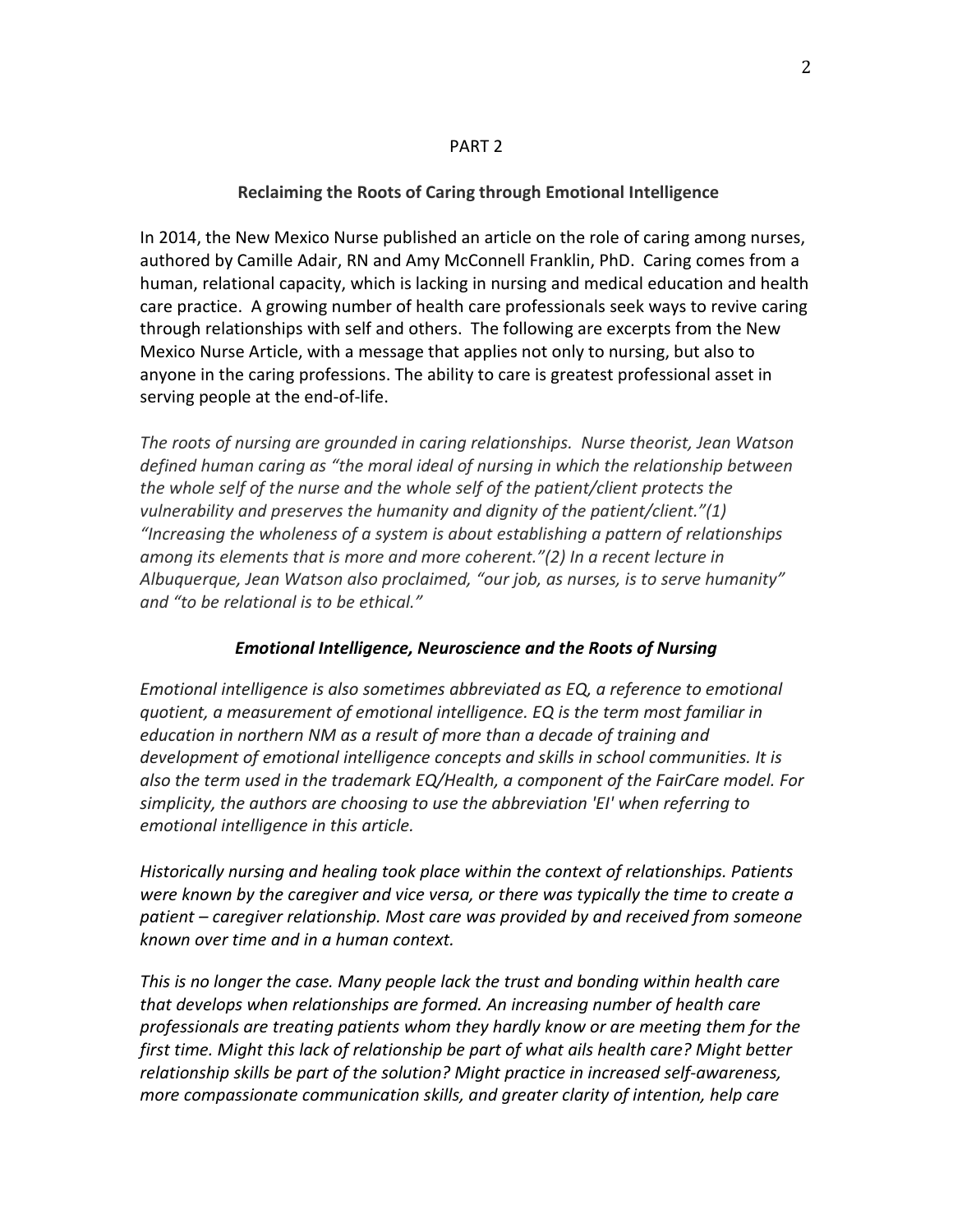*providers create the trusting relationships that have so often been at the roots of caring and healing?* 

*Emotional intelligence (EI) is the ability to effectively blend thoughts and feelings in order to create and sustain more mutually respectful relationships and make optimal decisions. EI skills are teachable, learnable and become more permanent with practice. EI training develops the skills of self- awareness, clarity of intention and an increased sense of choice in thoughts, feelings and actions, contributing to better communication skills, decision making and resilience.*

*The amygdala, a bundle of nerves nestled deep in the brain acts as a reaction center, useful in helping us stay alive in the face of danger and threat. It can also, however, be the cause of overreaction and behaviors that do not help with problem solving. The emotional brain, including the amygdala, needs practice in working effectively with the cognitive centers of the brain. Research posits that simply naming feelings calms the amygdala reducing emotional reactivity. (6)*

*The skills of emotional intelligence also include emotional literacy, empathy and perspective taking. These skills need to be nurtured and practiced regularly so that emotional information can be integrated with incoming cognitive information. The result is improved decision making that is both empathetic and accountable, in order that relationships address the needs of self and others and are contextually appropriate.* 

*Health care is ready for a shift. Integrating the concepts and skills of emotional intelligence into nursing and medical education and practice may help tip the balance and create the needed paradigm shift.* 

*The following questions have become resources for the emerging practice of emotional intelligence in health care: Is it possible to care for self, developing a practice of self-care in the absence of self-awareness? Is a steadfast commitment to a calling possible without the silence and opportunities to befriend an inner voice? Is it possible to provide genuinely empathic service without the skills to pause, listen and thus gain a broader perspective?* 

# *Emotional Intelligence as an Emerging Practice in Health Care*

*As a field, EI is increasingly recognized as a meaningful component in understanding human behavior in individuals as well as in organizations. The Yale Center for Emotional Intelligence, a multi-disciplinary research center at the intersection of the Departments of Psychology, Education and Public Health is at the forefront of those studying the impact of EI training in education and health care.*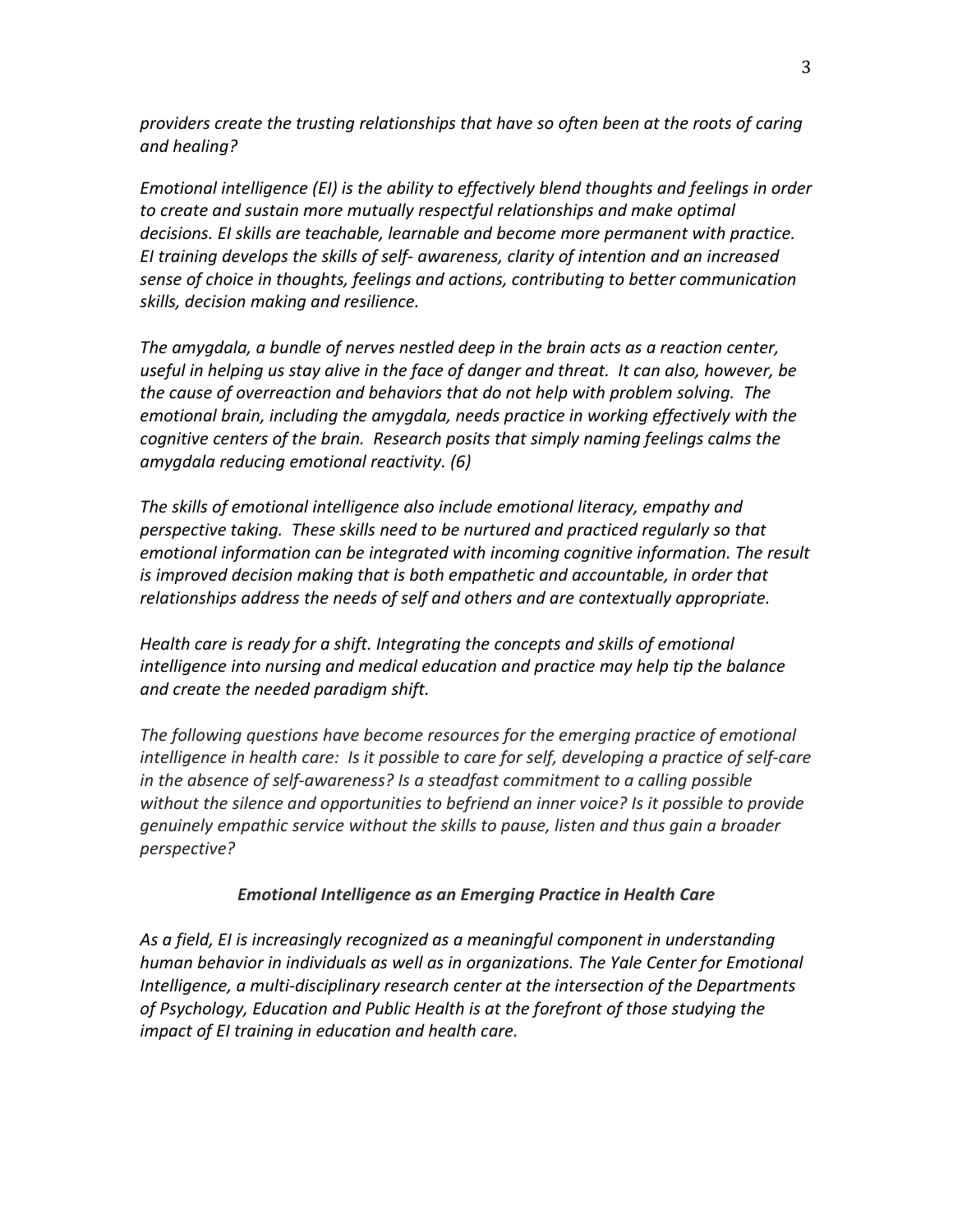*While EI is a relatively new scientific concept (1990) (7) it can be considered old wine in a new bottle - many philosophies of life and spiritual traditions advocate greater selfawareness and increased alignment of daily actions with higher self and intentions.* 

*Human beings and organizations are complex and multi-faceted. While "best practices" are too frequently an illusion, "good practices" and "emerging practices" might more accurately describe efforts to provide humane, empathic, honest, sustainable care. Developing expert nurses into confident mentors for the next generation of nurses is essential. The development of EI in preparing nurses for the task of mentoring the next generation is relevant and potentially critical to the future of nursing.* 

*Individuals and organizations that recognize that relationships matter and establish practices that intentionally and systematically strengthen relationships through training and coaching, nurture a climate and culture that is better able to serve self as well as patients and staff. These practices foster empathic and sustainable care, strengthen nurse leadership and cultivate inter-professional collaboration.*

# **How to Develop Self-Awareness & Emotional Literacy As the Foundation For Emotional Intelligence**

An increasing number of health care professionals and personal caregivers experience burnout, making self-awareness and self-care essential priorities. In order to know how to provide ourselves with appropriate self-care, we need self-awareness. If we don't know who we are, how can we know what we need?

How do we know ourselves? Exploring this question can be distorted by our title, image and catering to others expectations, rather than developing a deeper knowing of what makes us tick. Self-awareness is the foundation of emotional intelligence. Emotional intelligence is a set of learnable and teachable skills that enable us to integrate thoughts and feelings for optimal decision-making. The first step in developing self-awareness is to build emotional literacy, which is the ability to identify our feelings without judgment. Our feelings come from emotions, which provide important information for selfawareness.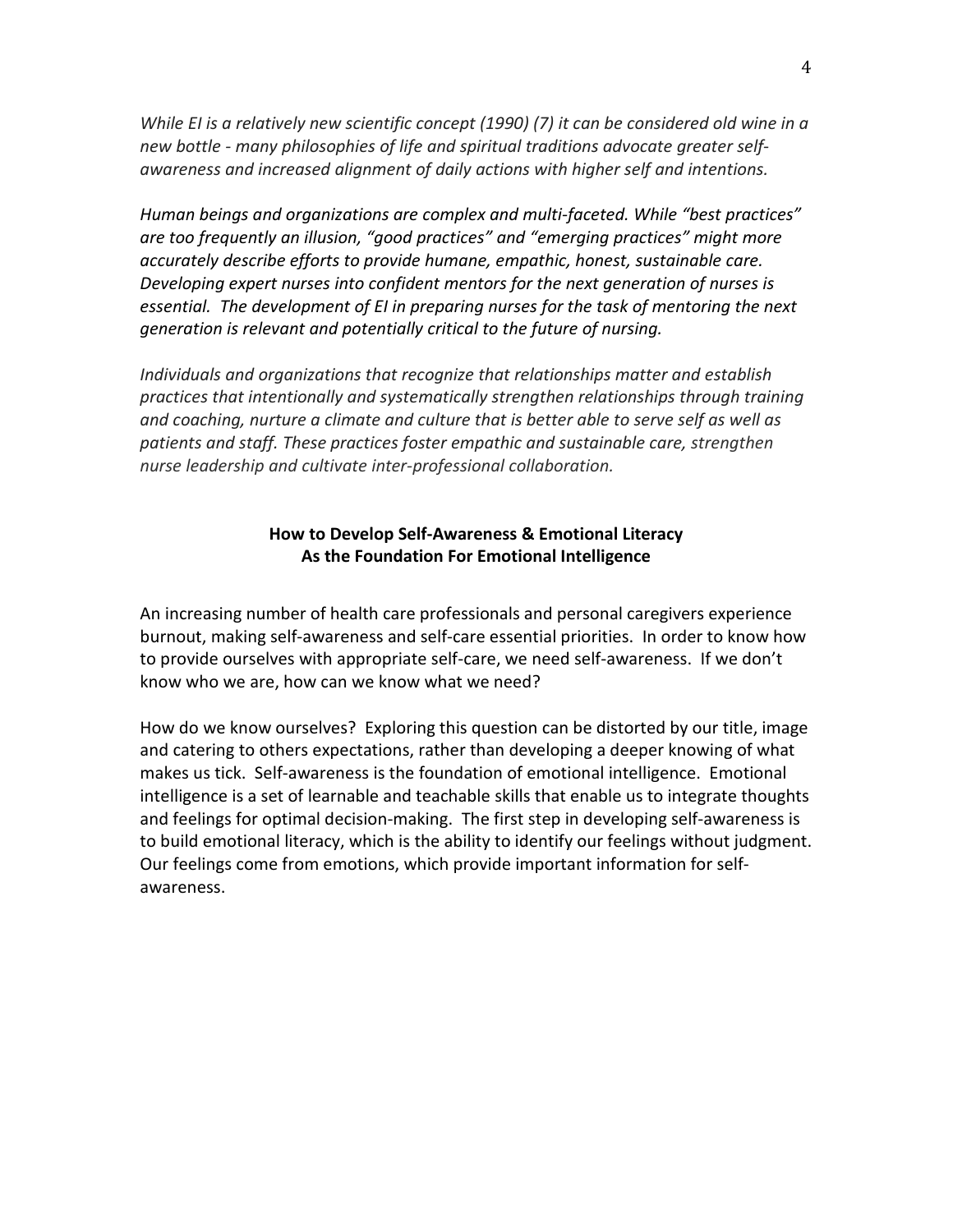## **EMOTIONAL LITERACY PRACTICE**

When we are able to identify how we feel by accurately naming our feelings, the amygdala in the brain is deactivated, taking us from a state of fight or flight, to feeling a greater sense of calm.

The following is a list of feeling words. You may add to this list as you become aware of more feelings. It is suggested that you carry a printed version of a feelings list. Throughout the day, take a few moments to identify how you are feeling. Over time, we become more skilled at experiencing our emotions as information and our feelings and important messages about who we are. It is important that we remember there are no good or bad emotions. All feelings are valid. Over time, we learn to become smart with our feelings, which leads to the ability to respond before we react.

| Eager          |
|----------------|
| <b>Jealous</b> |
| Embarrassed    |
| <b>Trapped</b> |
| Uneasy         |
| Vulnerable     |
| Confident      |
| Sorry          |
| Content        |
| Reassured      |
| Overwhelmed    |
| Joyful         |
| Challenged     |
| Ambivalent     |
|                |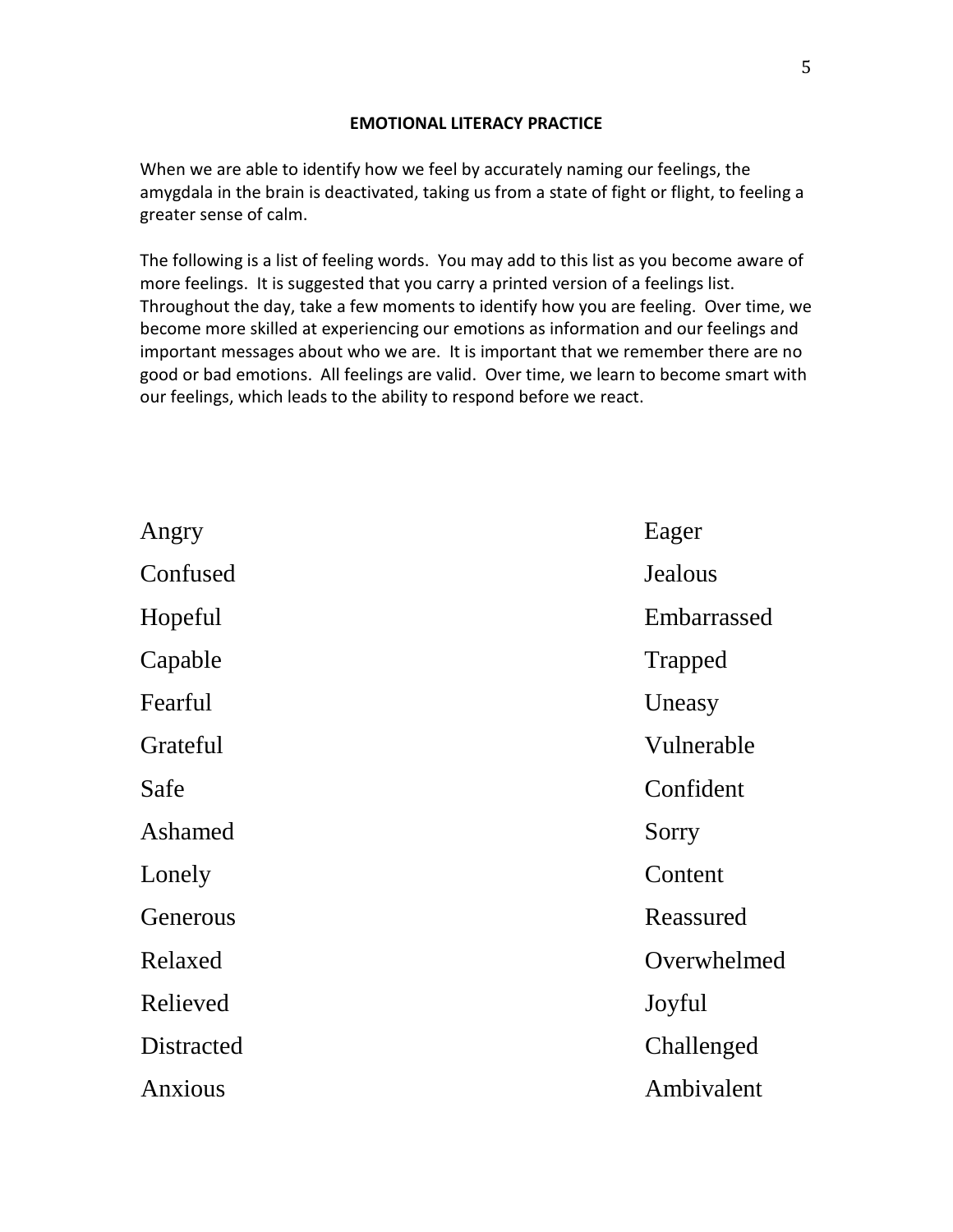# Rejected Curious

Because professional health care training views that death as failure, the first and most important steps to humanizing end-of-life care is for health care professionals to look inward at their own thoughts and feelings related to death and dying. The second and natural humanizing next step is to cultivate a deeper understanding that death is not a medical failure, but an opportunity for closure, meaning making and reconciliation and is as much a natural part of the human story as birth.

Our own relationship to death and dying is what informs therapeutic proficiency and capacity for effective end-of-life care, in how we relate to families, other caregivers and colleagues. Our skills and awareness, or lack thereof, can either support or harm the process and experience.

The following excerpts from the Solace Teachings documentaries provide examples of health care professionals who demonstrate emotional intelligence in their caring practices.

*I have learned that there isn't one particular way and that there is, I think, great wisdom to be had. People need a lot of support, and that's why we need the team, not just the patient but the family, because they get sick, too. It's really important to take care of everyone, including the healthcare providers. I'm always taken aback in some ways, in a good way, at the amount of care that I see that's provided by people who are truly loving each other and being selfless, whether that's from the caregiver to the person who's ill, or vice-versa, really, because I think people don't realize how powerful they can be, even when they're sick, what an impact, what a legacy, how much they really do matter. Holly Yang, MD*

*Hospice, even more so than many other disciplines, has tried to approach from this place of saying we see the patient in the context of their family, but I think hospice can take that even further. It says not only do we see the patient in the context of their family but we see the patient in the context of their whole community, and also their internal emotional place, and their psychosocial spiritual place, and really try and address or being open to address all of those places in a way that I think many family doctors probably wish to do but are constrained. Hospice really allows for that. Karin Thron, MD*

*When you're trying to figure out what's next in a difficult situation, they're heart-toheart conversations, and you can't have a heart-to-heart conversation with a person standing over you, looking as if he'd like to be gone. Now I often feel like I'd like to be gone but putting myself in a chair keeps me from being one of those, what patients call a doorknob doctor, the doctor with his hand on the doorknob ready to leave. Patients can really sense when you're afraid. And, when a doctor says to you, "We have nothing more*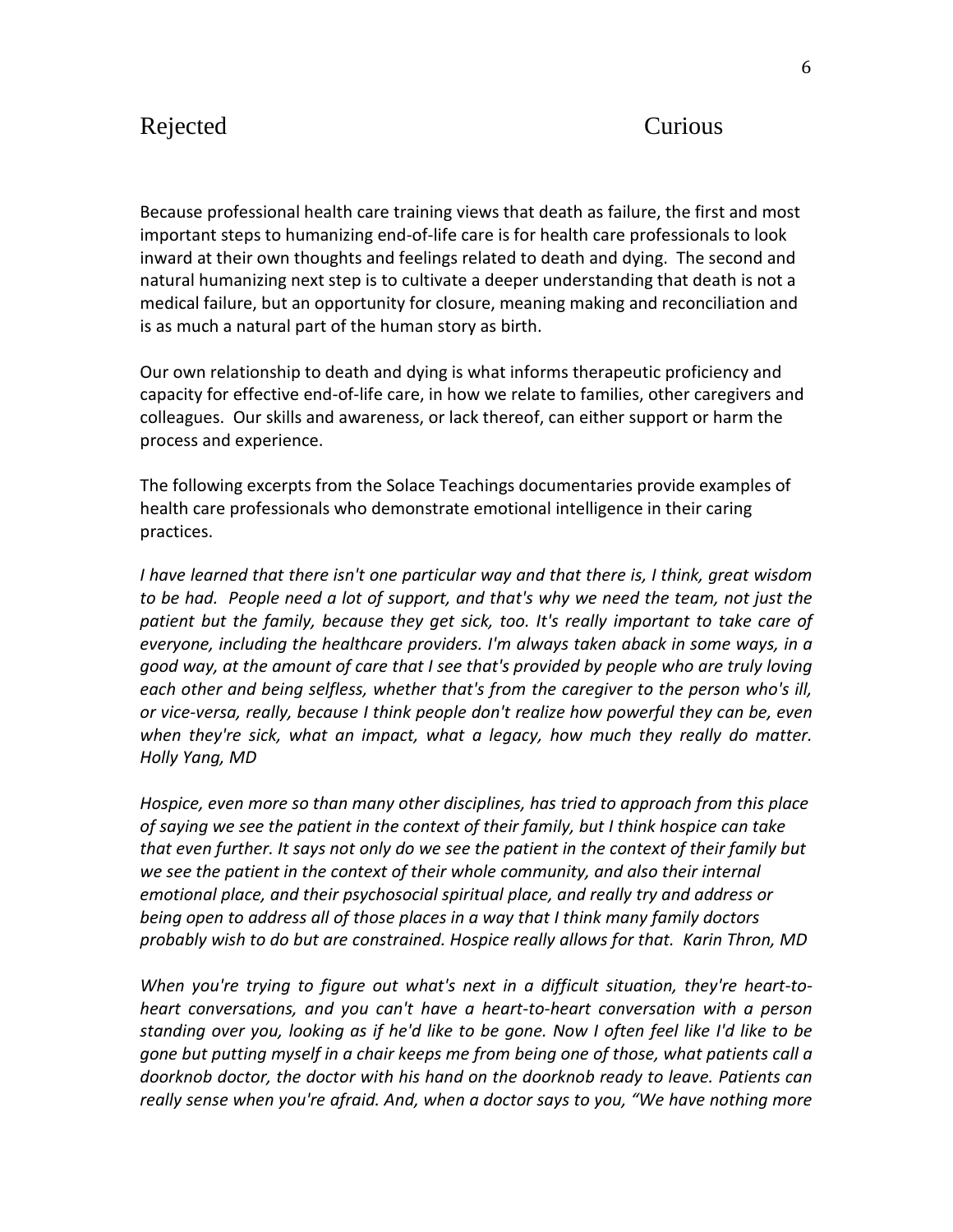*to offer; there's nothing more we can do for you," the doctor's almost always wrong, because there's always more you can do for a person who's suffering. Patrick Clary, MD*

*There's this assumption that people come to the emergency department wanting everything imaginable done because everyone wants to live as long as they possibly can. Well, if you don't ask people, then you don't realize – and I do ask people – a lot of times they just come because they don't know what to do. They want their symptoms managed. They want to know that they're not going to die in severe pain or with untreated symptoms, but they don't necessarily want you to stick them in an ICU on a breathing machine and with all sorts of drips and spend their last days in that fashion versus spending their last days in a place they're far more comfortable.*

*We were talking about how people teach Do Not Resuscitate and how the residents sometimes will go in and say, "So if anything happens, do you want me to do everything?" and that is a real problem. "So do you want us to do everything?" and he said, "Well, yeah." So the 'do you want us to do everything' is just a ridiculous question to ask patients, because the opposite of that they assume is you'll do nothing. You mean I'm just going to die? There's nothing going to happen here?* 

*First, you need to talk with the patient, and you need to gain some trust. Then the emergency department is actually a place where you gain trust fairly quickly because people are in crisis. I would say, "I know we haven't had a long time to establish trust here, so I hope you feel comfortable trusting me," and most people would say, "Oh, yes, Doctor, I trust you." I would say, "Well, good because I think we need to have a somewhat difficult discussion. The first thing I want you to know is I'm hoping everything's going to go great here. I'm going to do everything that I can to get you healthy again. I need to ask you if, despite our very best efforts to get you healthy, we walk in the room and you are not breathing and your heart is not beating. You're going*  to look very peaceful to us. Should we let you go naturally, or should we do everything *we can to try and bring you back? Let me talk with you a little bit about what I think coming back might look like for you given," whatever their particulars were.* 

*If they had three, or four, or five co-morbid conditions, the likelihood of them surviving with intact functionality would be very low. I can't tell you how many people over the age of 80 have said, "Honey, if I'm dead, you just let me go." So I think there's this perception when you say, "Do you want us to do everything," people aren't afraid to be dead, but they're afraid to die because they haven't done it before. It seems like it would be scary, and it seems like maybe it's painful. When you describe them as dead and say, "Now what do you want us to do," an awful lot of people say, "Let me go. Don't try and bring me back." A lot of them have quite a sense of humor about it, like, "Honey, if I'm dead, you just let me go. Don't you dare touch me."*

*Basically, statistically speaking, we know that the more elderly you are, the less likely it is that you will be able to tolerate a code. One of the things that I sometimes like to explain*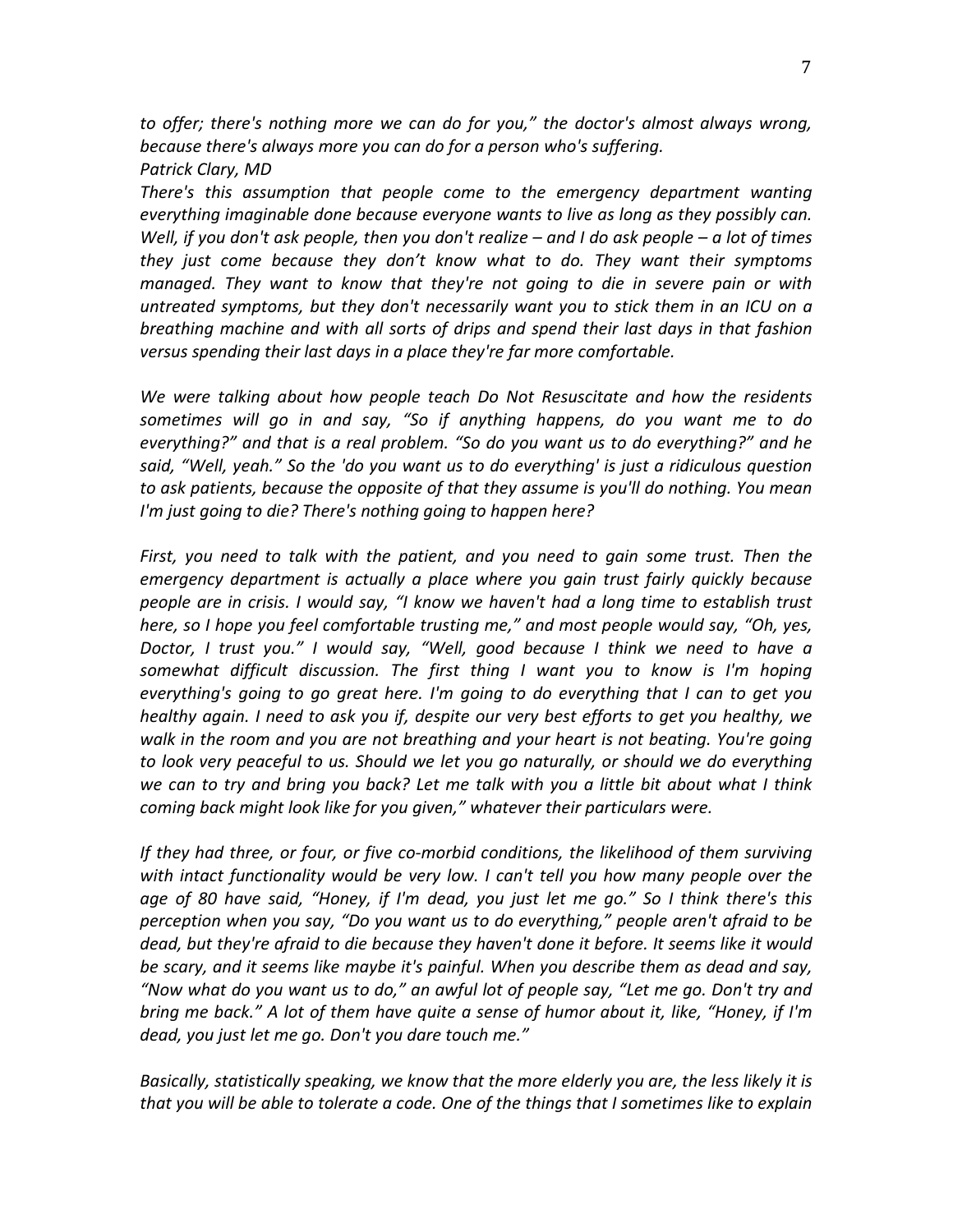*to people is that CPR was developed by the military, and it was developed to assist people that had traumatic injury. Those were otherwise very healthy people. Everything was healthy; their kidneys were healthy; their heart was healthy; their lungs were healthy, but they had a trauma that caused them to go down. In those circumstances, the likelihood of getting the patient back is excellent and is definitely worth doing.*

*What has happened in our country is we have generalized that to anyone and everyone that dies, regardless of their age, regardless of their co-morbidities. If the reason you arrested is because your heart is already weak and then we're only going to be able to provide a small amount of assistance in that regard, your heart is not going to be stronger. I think a lot of times, pointing out to people, "I know you came here to be cured, but the likelihood of returning you to where you were two years ago is impossible. Each time you come to the hospital, the likelihood slips further and further away when you come in with the same shortness of breath that you've now been here for five times."* 

*Unfortunately, I actually have experience with people with congestive heart failure and with COPD coming into my emergency department and saying, "Doctor, could you please refer me to a good doctor for my CHF or my COPD?" and I would say, "Well, who've you seen and how many doctors have you seen?" Many times, they'd seen several very good doctors, but their perception was that CHF or COPD is like the flu or like a cold and if you find the right doctor, they'll cure you and make you well again. Denise Waugh, MD*

*I think it comes back down to this really human experience, and that's the piece I would call out in everybody, because even those physicians who are in the emergency room or in the intensive care unit and who are doing everything they know how to do, they're doing it from their best possible place, and fundamentally from some human place. If we can get back down to the human piece of it, they've had relatives that have died. They've seen the good parts of it and the bad parts. They've seen good deaths in the emergency room and bad deaths there; and by good death or bad death, it's really about how the people – how the individual feels in that process and how the people around them feel in that process, whether they did every possible thing that medicine has to offer and somebody passed away anyway and how they felt about that.*

*The interesting thing really is to bring those pieces out, I think, because we don't talk about those in medicine. How does it feel to have done everything and lost somebody? How did it feel for the people who made the decision not to do everything and passed with their family around them? There isn't anybody who, I think when it comes right down to it, wouldn't prefer, at the very end, to have it be calm, and quiet, and peaceful with the people around them that they love in as much as it's possible.*

*I think we humans, we have this conflict in ourselves about wanting to do everything to stay alive and then also knowing somewhere, given the opportunity to know, that*